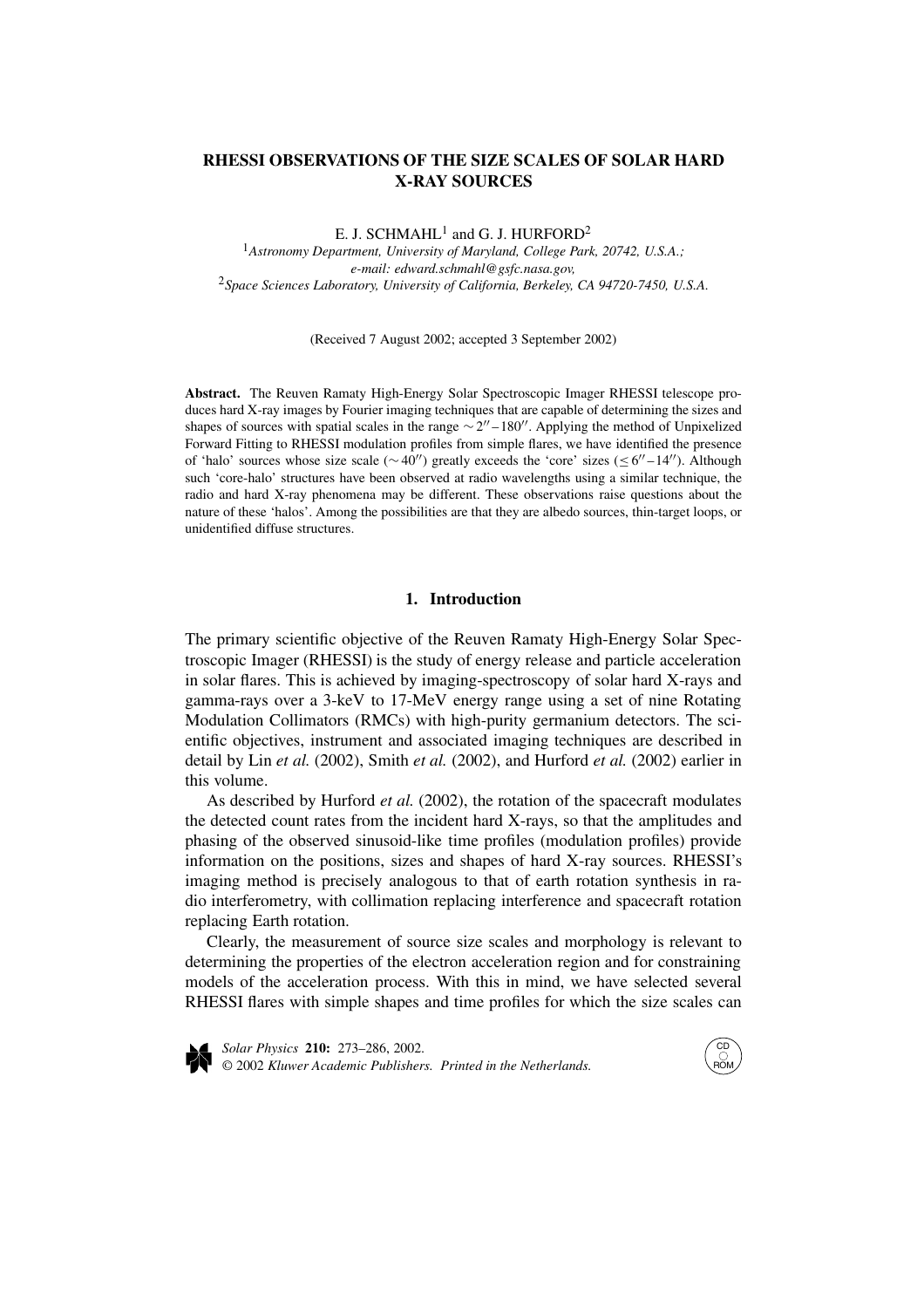

*Figure 1.* Ideal modulation profiles as a function of source diameter.

be most accurately determined, and have applied forward-fitting methods to the light curves to obtain sizes and spatial profiles of the hard X-ray sources.

# **2. Sizes and Relative Amplitudes**

The amplitude of the modulation profile depends on the flux and the extent of the source, as well as on instrumental parameters such as the grid transmission and the detector sensitivity. The use of the relative amplitude – defined as the ratio of the modulation amplitude to the mean flux – removes the dependence on flux and detector response and so can directly measure the source extent in the direction perpendicular to the slits. (This assumes that background is negligible.) Wider sources produce smaller relative amplitudes. This is illustrated in Figure 1. For a Gaussian source with FWHM =  $\Delta\theta$  the relative amplitude decreases with decreasing resolution  $\Delta\theta_{res}$  as exp $(-0.89(\Delta\theta/\Delta\theta_{res})^2)$ . In general, for any assumed profile (e.g., Gaussian, pillbox or capped power law), the relative amplitude can be computed by taking the Fourier transform of the profile. Conversely, if the relative amplitude is known at a sufficient number of wavenumbers  $(2\pi/a$ ngular pitch), the profile can be found by computing the inverse transform of the relative amplitude.

For an RMC like RHESSI, the fundamental component of the response to a point source is a sinusoidal function of source position, with suitable modifications for the slowly varying grid transmission and effective slit/pitch ratios. The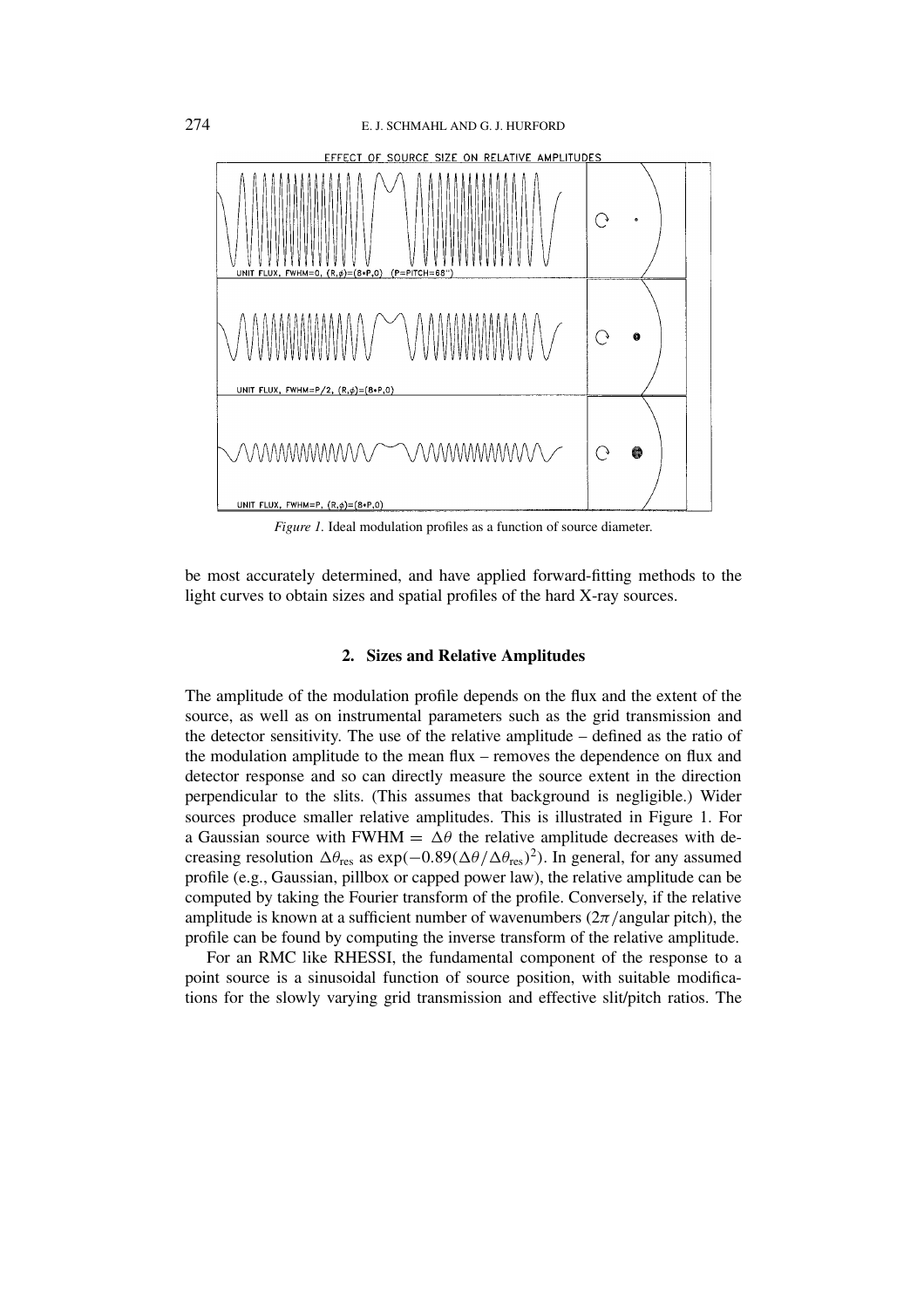instantaneous response to a point source may be represented by the following equation:

$$
C_{pt} = F_0 \mathcal{G}(\phi) [1 + \mathcal{M}(\phi) \cos(2\pi(ux + vy) - \Phi)]. \tag{1}
$$

In this expression,  $F_0$  is the flux of the point source at the time where the slit angle (also the wave number angle) =  $\phi$ ,  $\mathcal{G}(\phi)$  is the grid transmission  $\times$  livetime at angle  $\phi$ ,  $\mathcal{M}(\phi)$  is the maximum modulation amplitude, and  $\Phi$  is the instantaneous phase at map center determined by the aspect system. If the instantaneous responses (1) are added together in *(x, y)* space with appropriate weighting over one rotation, one gets a Bessel function profile  $(J_0(kr))$  representing the RHESSI point response as a function of radius, *r*.

By the principle of superposition, an extended source with a brightness distribution  $I(x, y)$  can be represented as a sum of point sources around the centroid  $(x_0, y_0)$ , so that the count modulation profile  $(C_{ext})$  may be represented as a sum of expressions like Equation (2). Therefore the extended instantaneous response becomes:

$$
C_{\text{ext}} = F_0 \int \int I(x, y) \{ \mathcal{G}(\phi) [1 + \mathcal{M}(\phi) \cos(2\pi(ux + vy) - \Phi)] \} dx dy. (2)
$$

Note that any such  $(x, y)$  sum over sinusoids,  $cos(u x + v y - \Phi)$ , is another sinusoid with different amplitude, and possibly different phase:

$$
C_{\text{ext}} = F_0\{\mathcal{G}(\phi) [1 + \rho(\phi) \mathcal{M}(\phi) \cos(2\pi (ux_0 + vy_0) - \Phi')] \},\tag{3}
$$

where

$$
\rho(\phi) = \frac{\int \int I(x, y) \cos(2\pi(ux + vy) - \Phi) dx dy}{\int \int I(x, y) dx dy}.
$$
\n(4)

In this expression,  $\rho(\phi)$  is the relative amplitude, which is always  $\leq 1$ , and  $\Phi'$  is a phase-shifted version of  $\Phi$ . For symmetric distributions  $I(x, y)$  whose centroid is at the map center,  $\Phi' = \Phi$  (no phase shift).

Figure 2 shows relative amplitudes produced by simple symmetric functions. We have selected three profiles illustrative of a range of behavior: very compact (pillbox), moderately compact (Gaussian), and extended (capped powerlaw):

(1) Pillbox:  $I(r) = 1$  for  $r \le a$  and 0 otherwise;

(2) Gaussian:  $I(r) = \exp(-\frac{1}{2}(r/a)^2)$ ;

(3) Capped power law:  $I(r) = [(r/a)^2 + 1]^{-3/2}, \rightarrow r^{-3}$  for  $r \gg a$  and  $\rightarrow 1$  for  $r \ll a$ .

Figure 2 shows that the more compact the source, the narrower the profile of relative amplitudes, and *vice versa*. Note that even though the capped power-law (medium) and Gaussian (light) intensity profiles are similar out to their FWHM,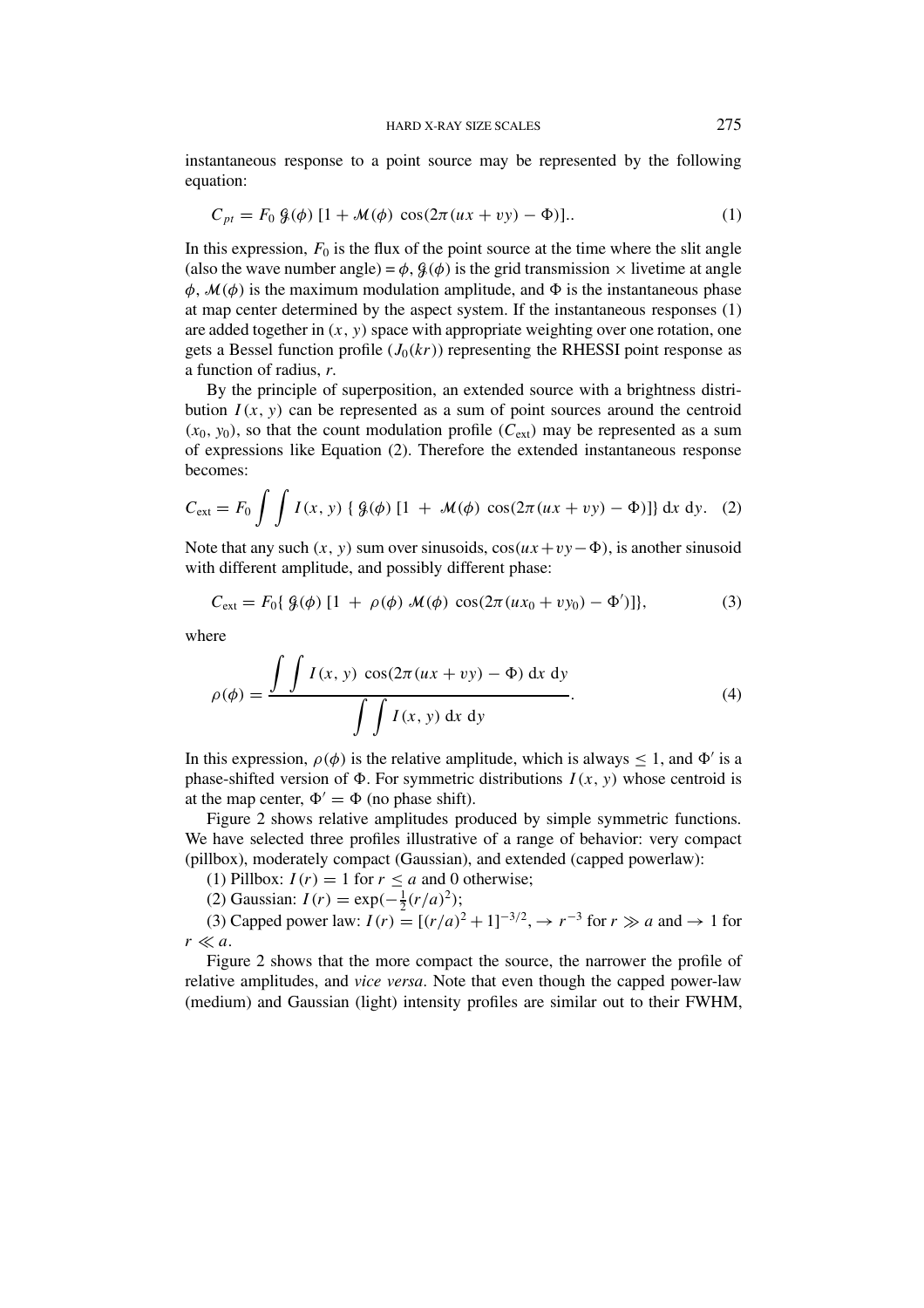

*Figure 2.* Relative amplitudes for representative simple, symmetric functions: a round pillbox (*thick*), a Gaussian (*light*) and a 'capped power-law' intensity profile (*medium width*). The latter corresponds to an exponential relative amplitude profile, (exp*(*−*ka)*). The numbers above the abscissa identify the RHESSI subcollimators which measure the corresponding wavenumbers.

the extended tail (representing a 'halo') of the capped power-law intensity profile causes a big difference in the relative amplitude at low wave numbers. This demonstrates the ability of Fourier methods to identify and characterize extended sources.

#### **3. Observed Relative Amplitudes**

#### 3.1. CANDIDATE FLARES – SIMPLE, STEADY, AND STRONG

Since our objective is to determine sizes and spatial profiles of HXR flares, we have focused on simple, steady and strong events.

Using the RHESSI CLEAN algorithm (see Hurford *et al.*, 2002, for details), we mapped ∼ 40 flares, and selected those that satisfy the following criteria:

(1) The source consists of a single component.

(2) The flux is steady to  $\leq 10$  percent over a rotation (∼ 4s).

(3) The source is relatively 'round' (axial ratio  $\lesssim$  1.25).

(4) The count rate in the 12–25 keV band is  $> 500$  counts s<sup>-1</sup>SC<sup>-1</sup>.

After this filtering of the database, we were left with seven events, whose CLEAN maps are shown in Figure 3. We include only subcollimators 3–9 in our study We excluded 1 and 2, since the threshold of detector 2 is set to  $\sim$  20 keV (compared to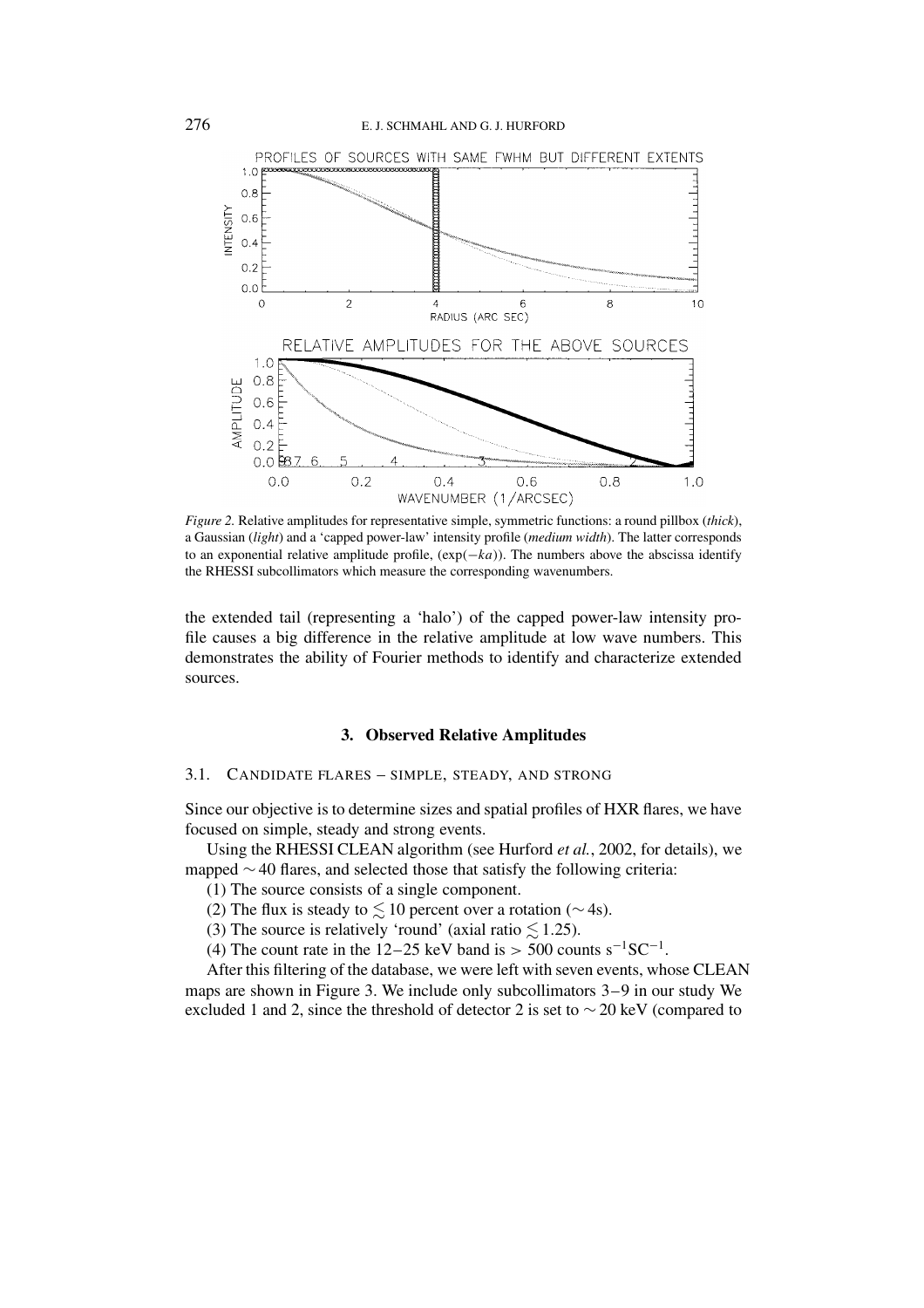

*Figure 3.* CLEAN maps of flares used in this study (UT times). The field of view in each map is 64"  $\times$  64", and the maps were made using subcollimators 3 (7" resolution) through 8 (105" resolution).

our 12–25 keV analysis band) and since subcollimators 1 and 2 have only recently been self-calibrated in phase (June 2002). Subsequent studies will include 1 and 2, since their higher spatial resolutions can provide quite important information.

## 3.2. MODULATION PROFILES

Since the modulation frequency increases systematically with higher spatial frequency of the grids, grouping the observed counts into overly coarse time bins could preferentially reduce the modulation amplitude at higher spatial frequencies. For this reason, we used relatively short time bins of 1 ms so as to reduce the worstcase loss of modulation amplitude to less than 0.5% for grids 5 through 9 and less than 3% for grids 3 and 4. Average reductions would be less than these limits.

With such small time bins, most of the flares in our sample produce mean count rates of only a few counts per time bin, and Poisson fluctuations are quite signif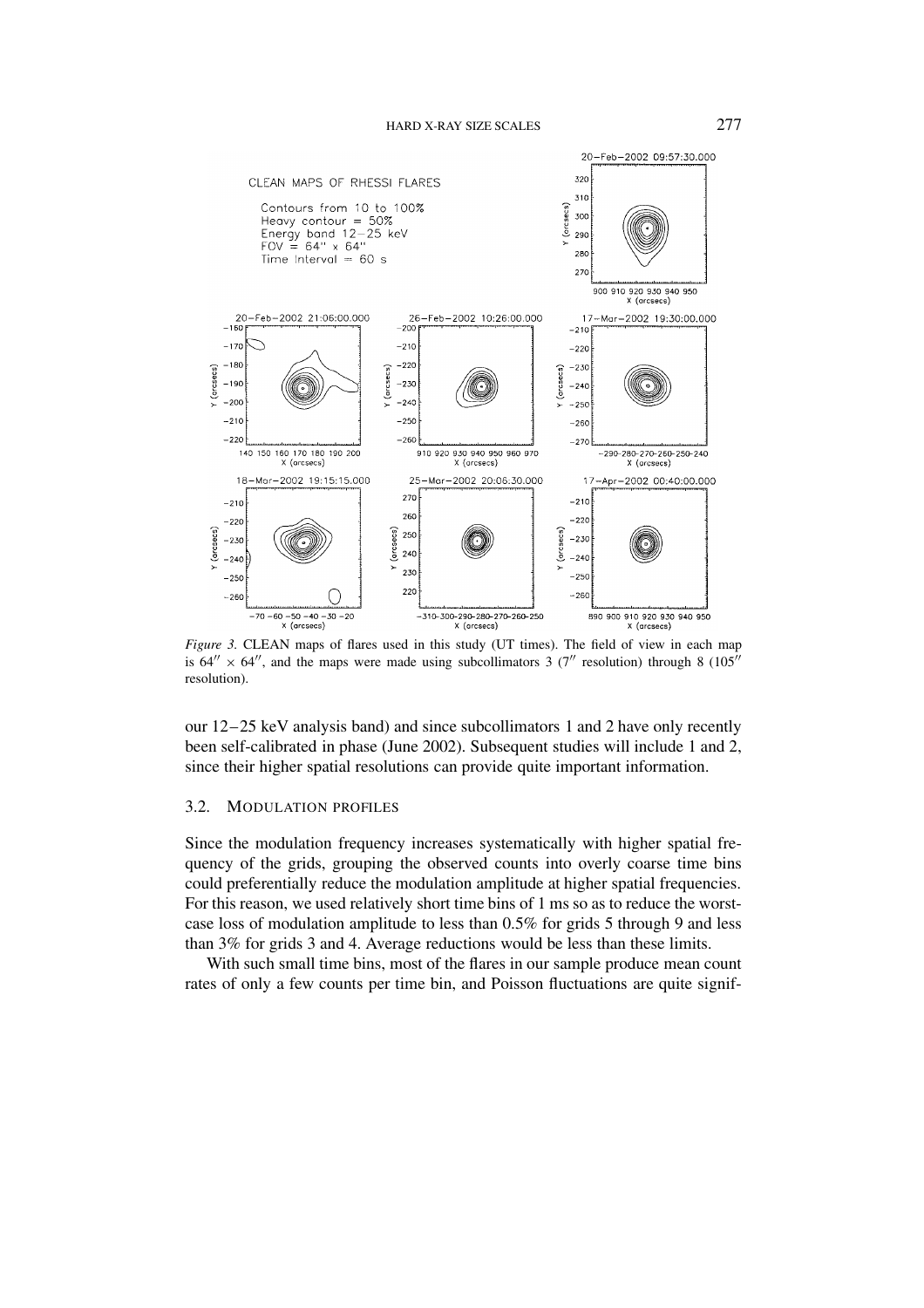icant. This is not a problem for our analysis, which is not as sensitive to Poisson fluctuations as other algorithms (e.g., Pixelized Forward Fitting) may be.

It is important to note that the use of the C-statistic is essential to obtaining a proper fit, since there tend to be fewer than 10 counts per time bin (Cash, 1979; and Aschwanden *et al.* this volume.) The  $\chi^2$  statistic leads to erroneous results with small time bins, and so it was not used. Valid results were also obtained by minimizing the r.m.s. deviation of the model from the data.

Figure 4 shows four of the modulation profiles during a 4 s interval for one of the events compared to a fit (Equation (3)) for parameters derived from forwardfitting. The method for fitting the model is quite straightforward since the flares are fairly round and constant so that the only time dependence is due to modulation. To start off, guesses are input for  $(x, y)$  on a 2-D grid with increments of  $\frac{1}{8}$  the current angular pitch. For each  $(x, y)$ , flux values  $(F_0)$  and relative amplitudes  $(\rho)$ are found by minimizing the least squares fit of the function (3). After the minimum C-statistic is found, the values for *x*, *y*,  $F_0$ , and  $\rho$  are used for a second-order search using the amoeba method.

Background is not important in these events, as confirmed by inspecting the flux profile. However, there are random data gaps caused by cosmic rays within these profiles, and measures have been taken to exclude the gaps from the analysis. More than ∼ 99% of the gaps have a characteristic signature (Smith *et al.*, 2002) so that once identified, they can be flagged and excluded from subsequent analysis.

#### **4. Sizes, Profiles and 'Core-Halos'**

### 4.1. FAILURE OF SINGLE GAUSSIANS

Figure 5 shows the relative amplitude spectra  $\rho(k)$  determined for the seven flares. The curves fitted to the data points are functions of the form  $log(\rho) = ak^b$ . When  $b = 2$ , the source is a Gaussian, a traditional shape used in physics and astronomy, and in particular, solar physics, to characterize partially resolved sources (e.g., *Yohkoh*/HXT, microwave, mm-wave observations and the Forward-Fitting method used by the RHESSI software – Aschwanden *et al.*, 2002.) In our case, the fits indicate non-Gaussian shapes, and *b* ≈ 1, implying a  $e^{-kr}$  dependency. Gaussians that fit the first and last points are shown by the dotted curves, which in most cases are a poor fit to the data.

### 4.2. PROFILE BY INVERSION

As mentioned earlier, relative amplitude spectra with sufficient wavenumber coverage may be Fourier back-transformed to provide intensity profiles of the source without making *a priori* assumptions about their functional form. Using interpolation between the data points, we have inverted the spectra to obtain profiles. Since the relative amplitude spectra were obtained under the assumption of azimuthal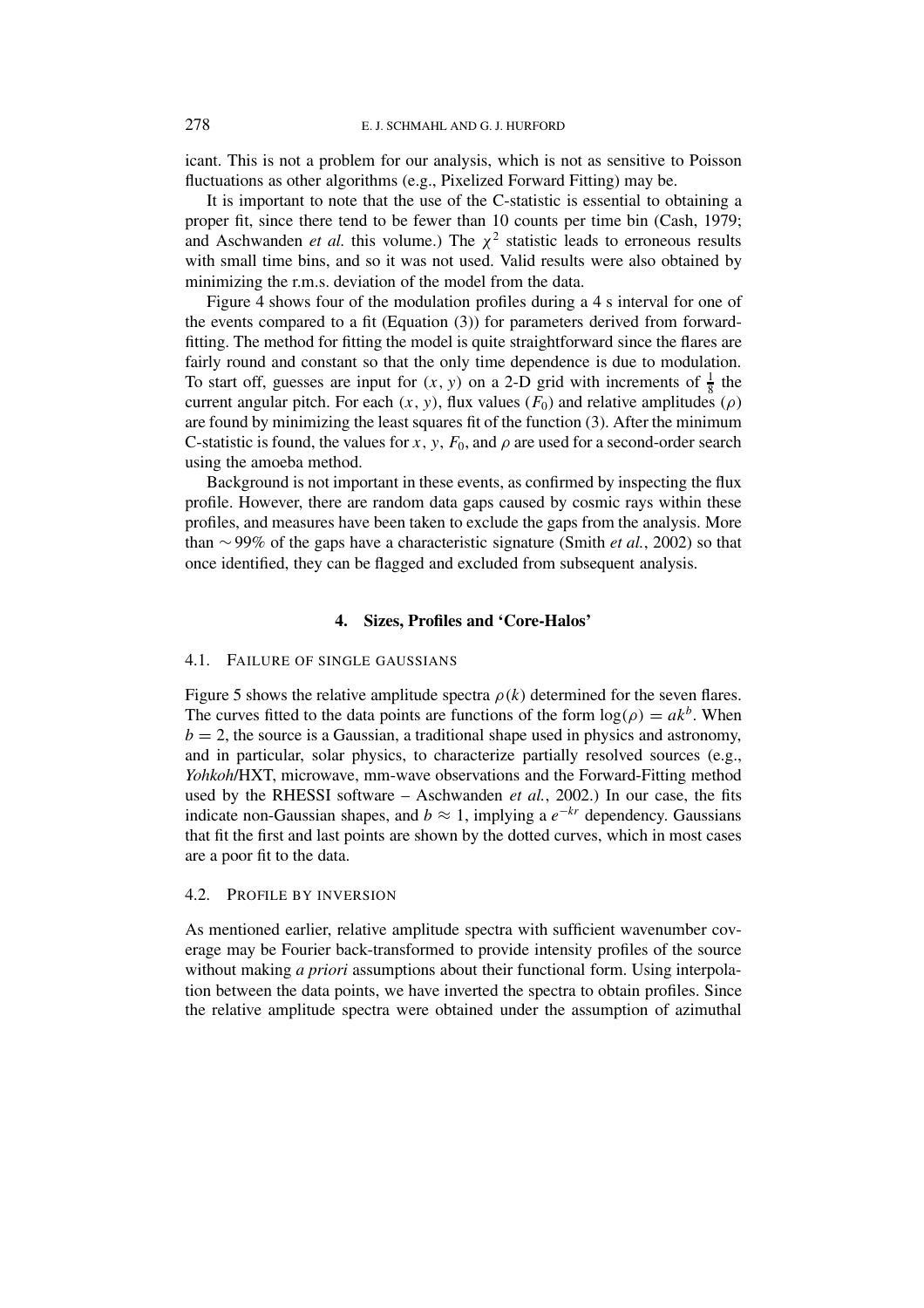

*Figure 4.* Modulation profiles for one rotation of the 17 March 2002 event for the 4 coarsest subcollimators, 6, 7, 8, and 9 whose cycles are sufficiently long that modulation is visible to the eye in the printed format available (UT times). The *thin, gray, jagged curves* are the count profiles (counts per time bin) and the *smooth, dark curves* are the 4-parameter fits using Equation (3). Inspection of the fitted curve for subcollimator 9 shows that the curves drop relatively close to the time axis, which indicates that the relative amplitude is nearly 1. For subcollimators 8, 7, and 6, the ratio of the amplitudes of the modulation to their means decreases as the angular pitch decreases, indicating that the relative amplitude decreases with increasing wave number. (Accurate determination of the relative amplitude requires corrections for the known effects of internal shadowing in the grids, and cannot be done by eye from this figure.) Similar effects may be seen in the plots of all the data and the fitted curves in the CD-ROM provided with this issue.

symmetry, the two-dimensional Fourier transforms reduce to pairs of Bessel transforms:

$$
\rho(k) = \int I(r) J_0(kr)r \, dr,\tag{5}
$$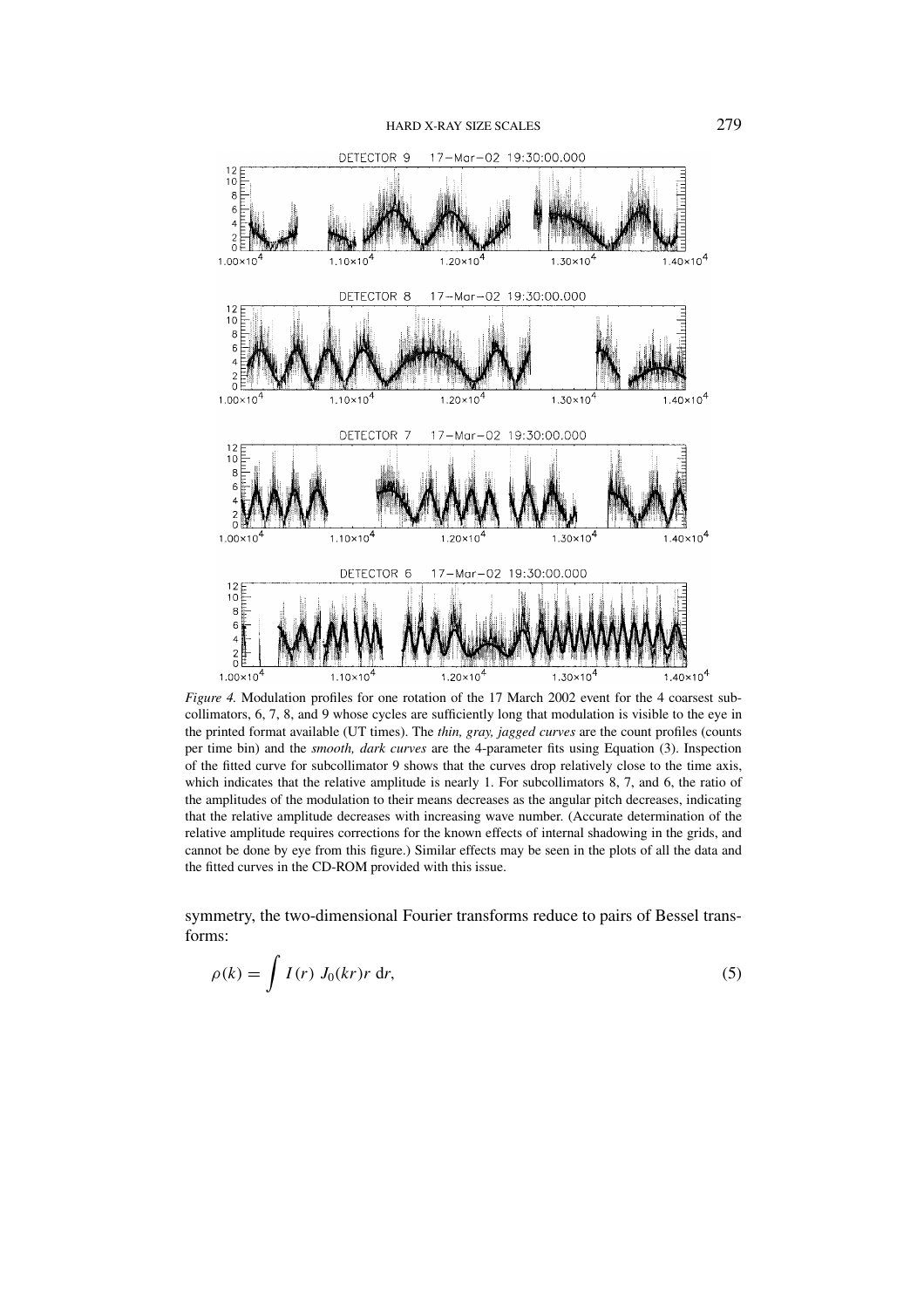

*Figure 5.* Subcollimator-to-subcollimator relative amplitude spectra (UT times). The *squares* are the measured values of  $\rho(k)$  and the *solid curves* show fits with a power function  $ak^b$ . The index *b*, and a measure of goodness of fit,  $\sigma =$  r.m.s. deviation, are shown in each plot. The *dotted curves* are for Gaussians, which are poor fits to the data.

$$
I(r) = \int \rho(k) J_0(kr)k \, dk. \tag{6}
$$

The results of applying Equation (6) to the interpolated  $\rho(k)$  spectra are shown in Figure 6. The spectra have been lightly tapered by a hyperbolic tangent function because most of the spectra do not fall off to small values at the largest  $k \approx 0.5$  for subcollimator 3. This smooths out the 'ringing' effect caused by abruptly truncating the spectra. Data for subcollimators 1 and 2 would extend the domain to higher *k* values, and presumably lower  $\rho$  values, and negate the need for tapering, In any event, tapering has no effect on the finding of 'halos'.

Although the profiles shown in Figure 6 appear remarkably like Gaussians, this is simply the result of the use of a linear display. Any broadly extended source several times the diameter of the core sources would have a low surface brightness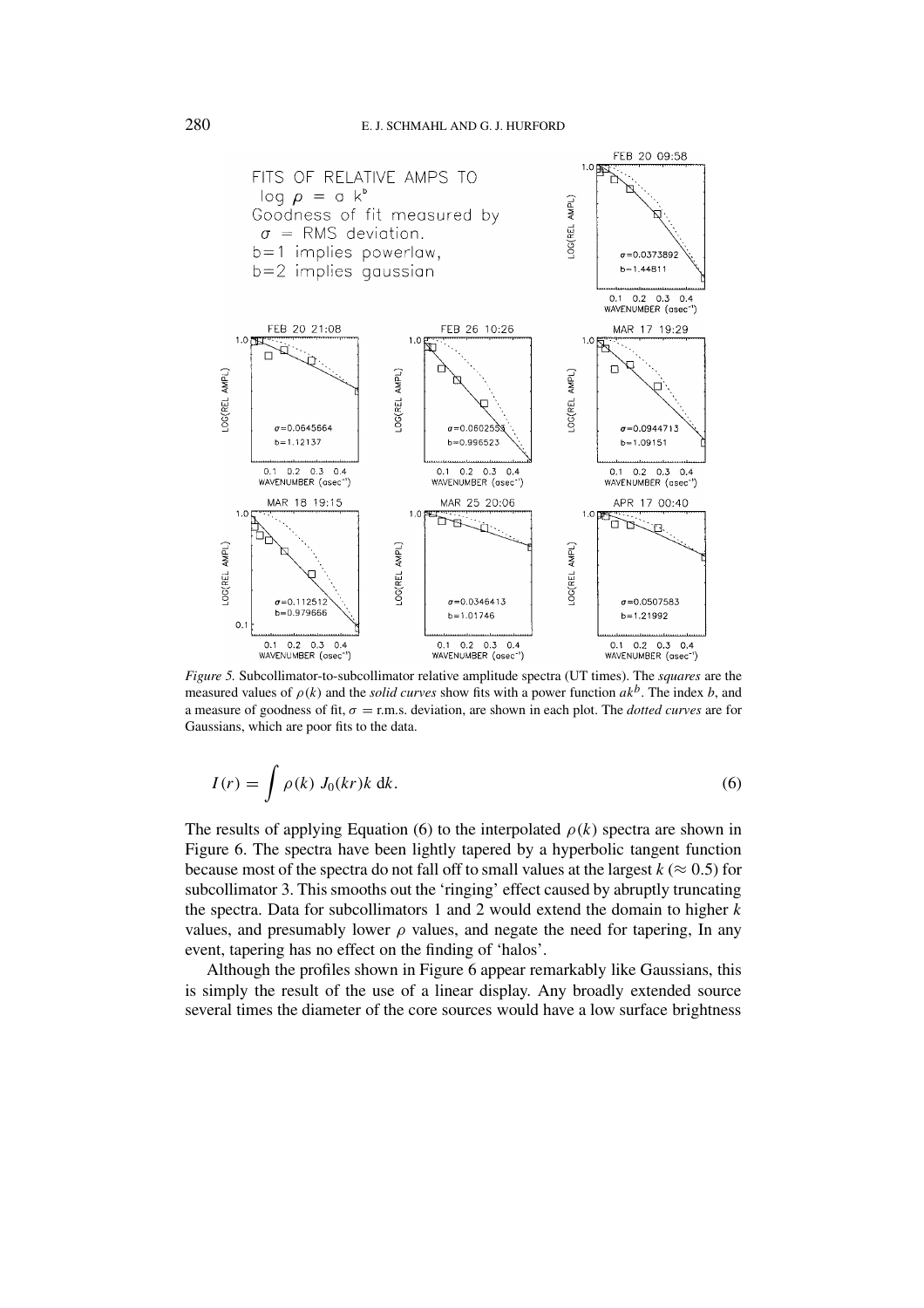

*Figure 6.* Core intensity profiles from inverted relative amplitude spectrum (UT times). The plots show the intensity profiles obtained by Fourier inversion using Equation (6) for the 7 flares. These are well fit by Gaussians (*dotted curves*). But, in common with other pixelized methods, they do not show all the flux. (Compare with the flux curves in Figure 7.)

that cannot be seen either in Figure 6 or in the maps in Figure 3. To get around this difficulty, we plot the cumulative flux from radius, *r*, to  $\infty$  as a function of *r*. For a pure Gaussian, this is again a Gaussian. But Figure 7 shows that for most of the 7 events there is substantial flux  $(10-30\%)$  in an extended region beyond 5– 10 arc sec from the center. This appears as a broad 'tail' in the flux profile.

One of the flux profiles, for the 20 February 21:06 event, shows a positive slope near 10-20", which cannot be real. Inspection of the relative amplitude profile for this flare (Figure 5) shows that it is far from smooth, and the value for subcollimator 6 (at wave number  $= 0.09$ ) appears to be an 'outlier' from the trend of the data. The low value of relative amplitude in this particular instance causes negative values to appear around  $10-20$ " in the transform of the profiles, and this leads to a region of positive slope in the cumulative flux curve for this event (Figure 7). The other flares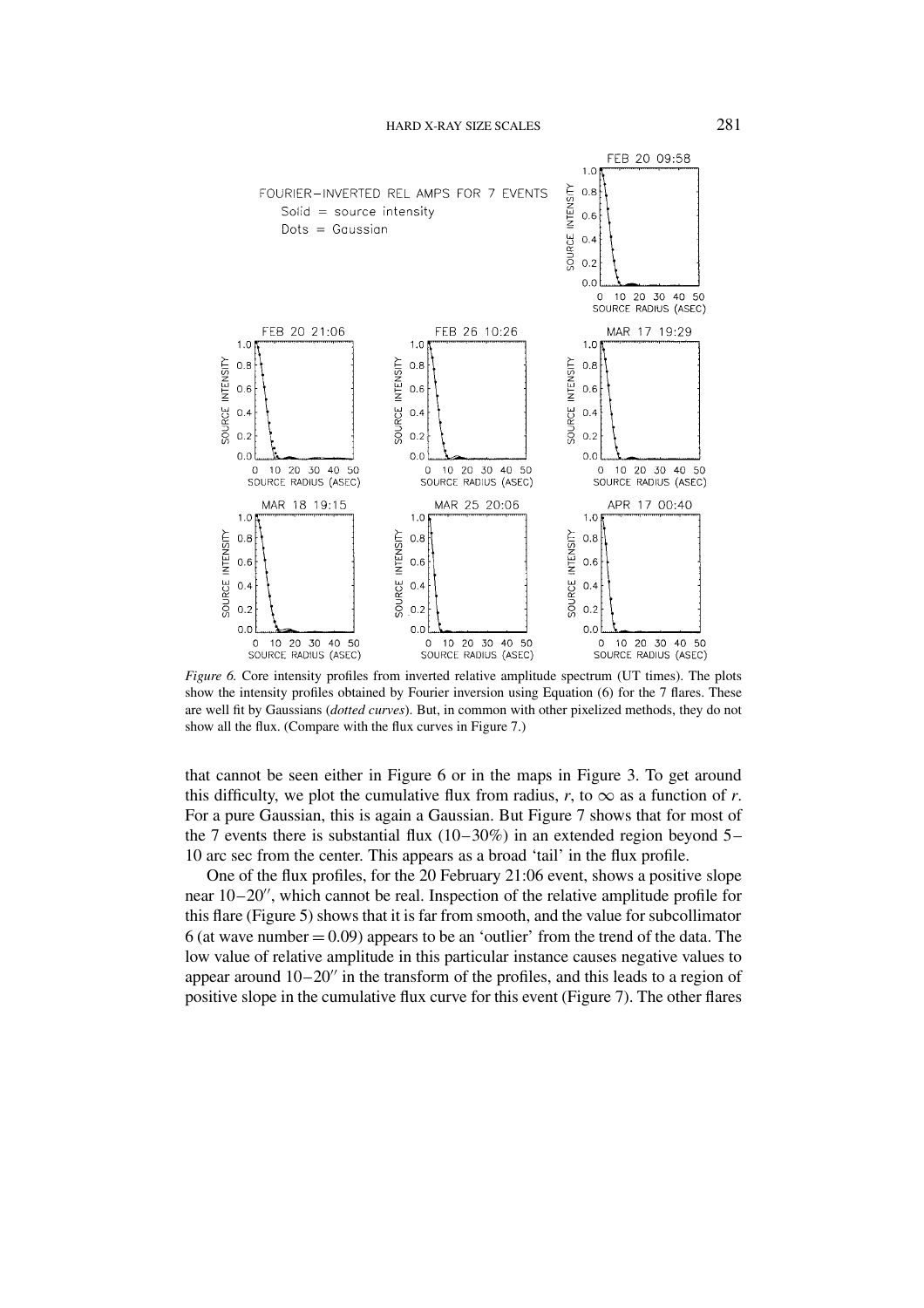

*Figure 7.* Cumulative fluxes from inverted relative amplitude spectra (UT times). The plots show the cumulative flux profiles  $\int_{r}^{\infty} r I(r) dr$  for the same inverted data shown in Figure 6. In all cases the profiles are Gaussian-like in the core, very much like in Figure 6, but extended beyond the FWHM.

do not exhibit this behavior, and it may be significant that the CLEAN map of this particular flare differs from the others in its shape at low levels. The CLEAN map (Figure 3) shows an extended long feature, which either contributes to this anomaly in relative amplitudes at the spatial scale of subcollimator 6 ( $\sim$  36") or illustrates some difficulties in CLEANing at the 10–20% level.

To see how 'noise' (or outliers) in the trends of relative amplitudes can affect the cumulative flux curves, we have smoothed the relative amplitude profiles before doing the transforms. The dotted curves in Figure 7 show the effect of smoothing. In the case of the 20 February 21:06 UT flare, smoothing eliminates the anomalous positive slope and reduces the 'halo' flux by about a factor of 2. For the other cumulative flux curves (none of which have significant positive slopes), the effects of smoothing are minimal, a few percent, either positive or negative.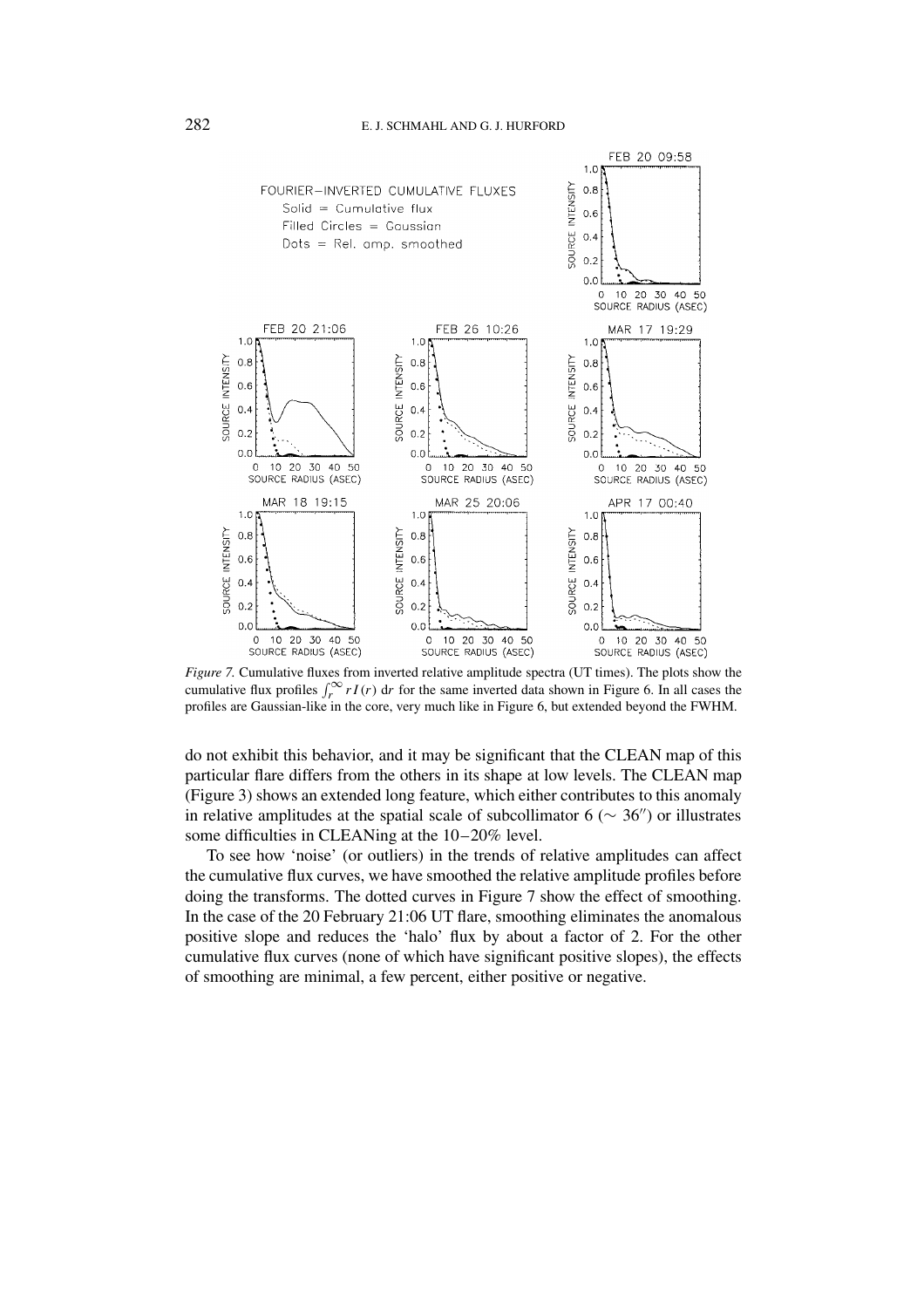## **5. Tests and Cross Checks**

#### 5.1. ANALYTIC TESTS

To check that the algorithm used here to find the relative amplitudes works correctly, we have tested it with a simulation in which the RHESSI count rate profiles are replaced by functions of the form

$$
C_{\text{sim}} = F_0 \mathcal{G}(\phi) \left[ 1 + \mathcal{M}(\phi) \cos(2\pi (ux + vy) - \Phi) \right],\tag{7}
$$

where  $\Phi$  is the observed array of phases at map center, u and v are the arrays of points (on circles) given by the roll angles and angular pitches for the selected event;  $\beta$  and  $\mathcal M$  are found from the standard RHESSI mapping software for the time and location of the flare. Then  $F_0$ ,  $\rho$ , x, and y were found. The resulting fits were exact to machine accuracy, as expected since there was no noise or Poisson fluctuations.

### 5.2. POISSON SIMULATIONS

In the next test, a Poisson-distributed function replaced the count rates, where the IDL Poisson-distribution generator created a sample using the mean value of the model in each time bin. The resulting fits were excellent, indicating that Poisson fluctuations do not adversely affect the fits, even when the count rates are as low as  $\sim$  1 count/time bin.

To check that the fits using capped power laws or double superposed Gaussians were better than single Gaussians, we compared C-statistics. Fits with single Gaussian models always have a larger C-statistic.

### 5.3. POSSIBLE INSTRUMENTAL EFFECTS

The presence of the 'halo' components can be directly attributed to the relatively rapid falloff in relative amplitude at the low wavenumbers measured by the coarse subcollimators. Therefore it is appropriate to ask if there are any plausible instrumental effects that could cause such an effect.

#### 5.3.1. *Aspect System Errors*

Imaging with RHESSI is directly dependent on knowledge of the pitch, yaw and roll aspect. Relative aspect errors during 21-s integrations would result in an image which represented a convolution of the source with the characteristics of these errors. To produce a spurious 'halo', such aspect errors would have to have a magnitude of 20 arc sec or larger. This is incompatible with continuous observations of the compact core and internal aspect redundancies that indicate an aspect solution that is self-consistent at the subarcsecond level (Fivian *et al.*, 2002). We conclude that aspect system performance is not an issue for this study.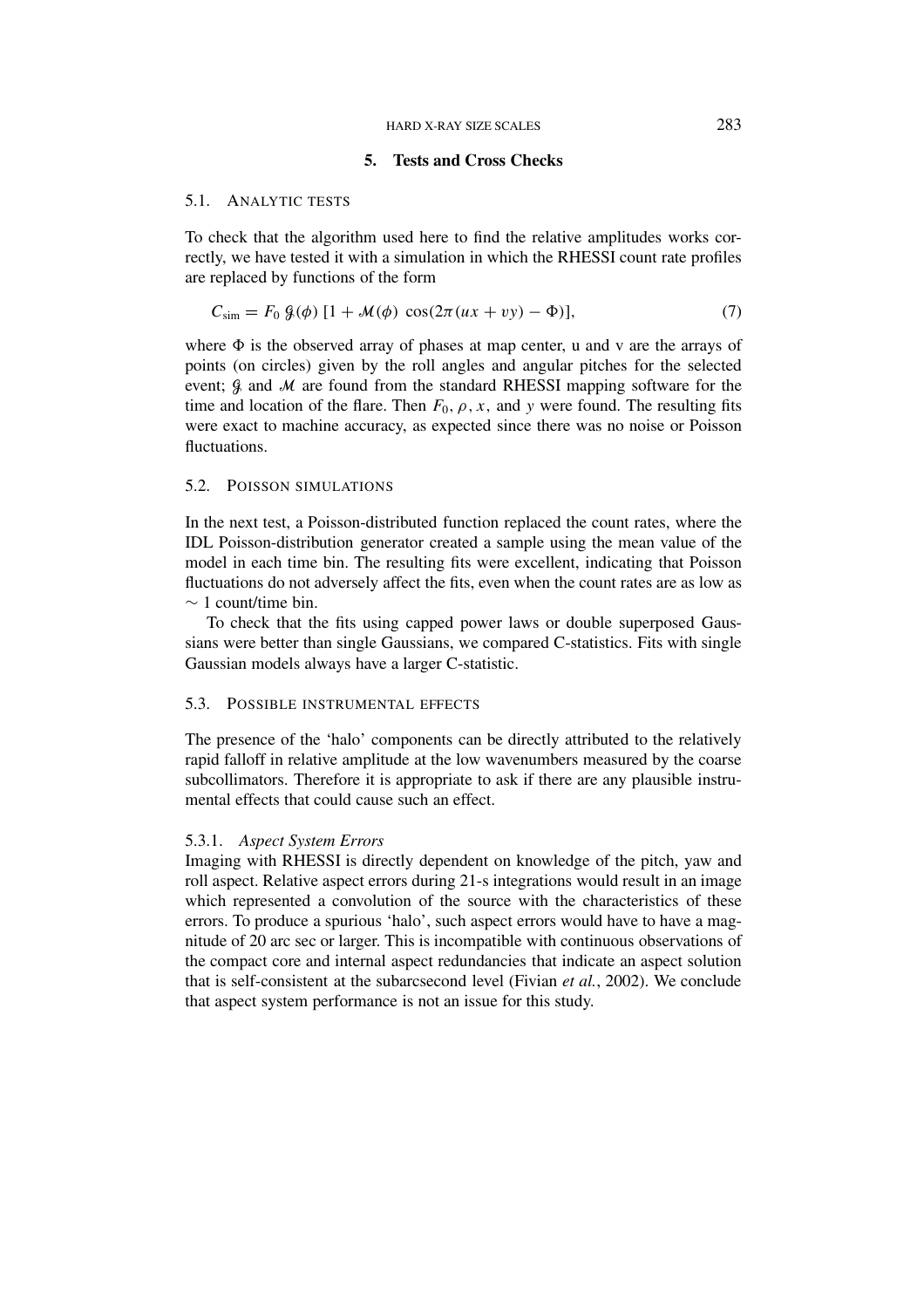### 5.3.2. *Modulation Amplitude Function*

Another possibility is that systematic errors in the modulation amplitude function  $\mathcal{M}(\phi)$  (the multiplier of  $\rho(\phi)$  in Equation (3)) could cause relative amplitudes to appear low if the values of  $M(\phi)$  were somehow too large. The same method is used to calculate the modulation functions for all grids, based on extensive preflight X-ray and optical calibrations of grid thickness, slat width, etc. There are three reasons for having confidence in the resulting values of M*(φ)*. First, the pre-flight calibrations were internally consistent at the  $\sim 2\%$  level, giving us considerable confidence in the knowledge of the grid parameters. Second, calculations based on these parameters correctly account for the rotational variation of  $\mathcal{M}(\phi)$  which is readily seen in the data. Third, for grids with slits and slats that are approximately equal,  $M(\phi)$  is relatively insensitive to the slit/slat ratio, which is itself accurately known.

## 5.3.3. *Grid Transmission*

Errors in the grid transmission function  $\mathcal{G}(\phi)$  could lead to erroneous estimates of the relative amplitudes. The arguments in the foregoing paragraph also apply to this function. We conclude that it is highly unlikely that errors in either the grid transmission or modulation amplitude could account for the falloff in relative amplitude among the coarse grids.

#### 5.3.4. *Background*

One other effect that can produce low relative amplitudes is background. In our flares, the pre-flare and post-flare fluxes in the flare time profiles were used to estimate background, which was at least two orders of magnitude below the peak flux in this energy band. Furthermore, there is no reason to expect the background errors to affect the detectors systematically as a function of the spatial frequency of their grids. Background can therefore be ruled out as a contributor to any errors in relative amplitude.

#### **6. Discussion and Conclusions**

The main result of this study is that Fourier techniques applied to seven RHESSI flares reveal extended features of low intensity. The surface brightness of these 'halos' is typically only  $\sim$  2% or less than that of the core, so they are difficult to image with other methods. Nevertheless these 'halos' contain a significant fraction (10–30%) of the total flux. Table I shows the flare details, including the core size and the fractional flux of the extended features, as found from the point at which the tails of the profiles in Figure 7 depart from the Gaussian core.

We now consider possible explanations for the 'halo' features, and some ways by which their nature can be explored.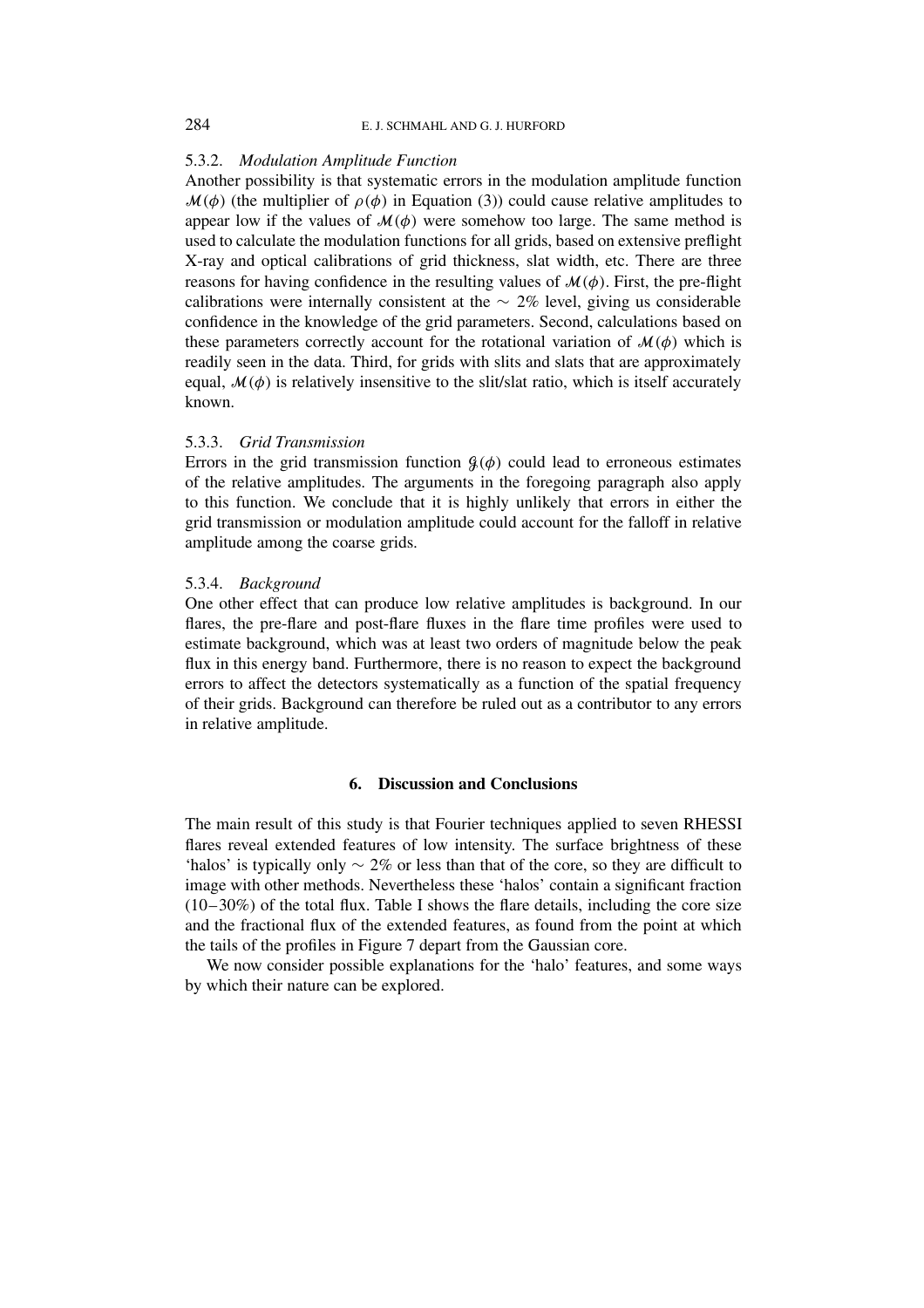| Date<br>2002 | Time<br>(UT) | X-ray<br>class | Helio.<br>lat./long.            | <b>NOAA</b><br>region | Core<br><b>FWHM</b> | Halo<br>flux |
|--------------|--------------|----------------|---------------------------------|-----------------------|---------------------|--------------|
| 20 Feb.      | 09:58        | M4.3           | N <sub>18</sub> W <sub>83</sub> | 9825                  | 10''                | 13%          |
| 20 Feb.      | 21:08        | M2.4           | S <sub>18</sub> W <sub>11</sub> | 9830                  | 12''                | 12%          |
| 26 Feb.      | 10:26        | C9.6           | S <sub>13</sub> W <sub>89</sub> | 9830                  | 12''                | 30%          |
| 17 Mar.      | 19:29        | M4.0           | S <sub>22</sub> E <sub>16</sub> | 9871                  | 10''                | 25%          |
| 18 Mar.      | 19:15        | C8.9           | S <sub>21</sub> E <sub>03</sub> | 9871                  | 14''                | 30%          |
| 25 Mar.      | 20:06        | C9.8           | N08 E17                         | 9878                  | $6^{\prime\prime}$  | 16%          |
| 17 Apr.      | 00:40        | C9.9           | S <sub>13</sub> W <sub>83</sub> | 9905                  | 7''                 | 10%          |

TABLE I Properties of 'core-halo' events.

The flux of Compton solar back-scattered X-rays, called albedo X-rays, can be as large as 25–50% of the primary X-rays in the 12–25 keV band (Alexander and Brown, 2002; Bai and Ramaty, 1978). The spatial distribution of albedo X-rays depends on the height and extent of the source X-rays, so examination of the albedo sources can, in principle, provide information about the height of the source. The center-to-limb dependence of the albedo is predicted by models and there should be discernible differences in the shape of the 'halo' at the limb as compared with near disk center. From the curves of Alexander and Brown, the relative flux of the albedo should be an increasing function of energy from 6 to  $\sim$  40 keV, so the dependence of the relative amplitudes on energy should show this increase if the 'halos' are indeed albedo sources.

In the case of microwave flares containing 'core-halo' features, (e.g., Bastian, Benz, and Gary, 1998), the 'halo' is optically thin and polarized, while the core is optically thick and unpolarized. For gyrosynchrotron emission, this suggests that the core has a strong magnetic field and the 'halo' has a weaker one, compatible with the 'halo's' extended nature. However, for the hard X-ray and radio 'halos' to be the same, the hard X-ray 'halo' would have to be due to thin-target emission from extended loops. In that case, one would expect the hard X-ray 'halo' to be stronger at lower energies. The reverse would be true if the 'halo' were an albedo source.

As RHESSI flares accumulate and the calibration and analysis software improve, this study will be extended to a wider range of energies and source morphologies. It should be possible to use such factors as energy- and limb-dependence to help identify the origin of the 'halo' sources and if they turn out to be albedo sources, this can be exploited to determine the heights of the primary, compact hard X-ray sources. Using the method we have outlined here, it may also be possible to provide good estimates for the the fractional contribution of the albedo component